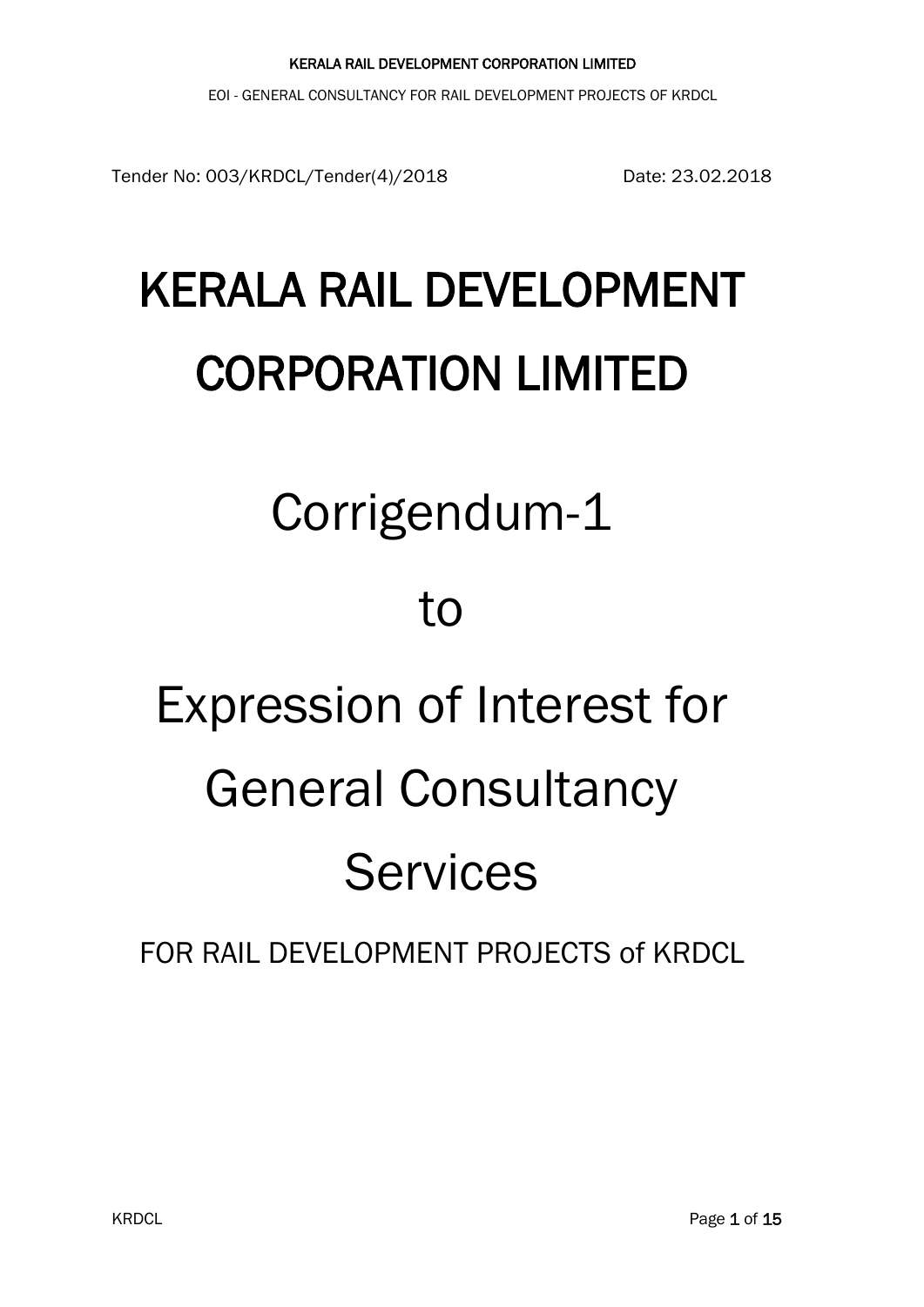#### Tender No: 003/KRDCL/Tender(4)/2018

Corrigendum-1 to EOI for GENERAL CONSULTANCY FOR RAIL DEVELOPMENT PROJECTS OF KRDCL

### **SUMMARY**

The following table gives a summary of the changes. For complete changes please refer the details in the subsequent pages.

| Corrigendum#     | <b>EOI Reference</b><br>Clause | <b>EOI Page</b><br>No. | <b>Summary of Changes</b>                                                                                       |
|------------------|--------------------------------|------------------------|-----------------------------------------------------------------------------------------------------------------|
| Corrigendum 1.1  | <b>TOC</b>                     | $\overline{2}$         | Corrected the Clause numbering                                                                                  |
| Corrigendum 1.2  | 2.1                            | $\overline{5}$         | Revised last date of submission and date of<br>opening                                                          |
| Corrigendum 1.3  | 4.1.2 (b) & (c)                | 10 & 11                | Change in MoU requirements. No need to<br>give shareholding pattern at EOI stage                                |
| Corrigendum 1.4  | 4.1.2(g)                       | 11                     | Addition of members in<br>JV/Partnership/Consortium now allowed<br>subject to certain conditions                |
| Corrigendum 1.5  | 6.1.1                          | 17                     | Revised schedule                                                                                                |
| Corrigendum 1.6  | 6.3.2(1)                       | $\overline{20}$        | Financial criteria now applicable separately<br>to Lead Member and non-lead substantial<br>members              |
| Corrigendum 1.7  | 6.3.2(3)                       | $\overline{20}$        | Revision in equivalent financial year for<br>foreign applicants and other changes                               |
| Corrigendum 1.8  | 6.3.3(3)                       | $\overline{21}$        | Applicable projects explicitly spelled out.<br>Term limit defined for projects claimed.                         |
| Corrigendum 1.9  | 8.3                            | 28 & 29                | Declaration of Undertaking allowed on<br>members' letterheads                                                   |
| Corrigendum 1.10 | 8.4                            | 30                     | Revision of FY for foreign applicants and<br>deletion of combined turnover sub-clause                           |
| Corrigendum 1.11 | 8.5                            | $\overline{31}$        | Term limit for projects defined                                                                                 |
| Corrigendum 1.12 | 10 Criteria<br>No. 1.2         | 45                     | Correction in sub-criteria to match total<br>marks and revision in requirements in<br>keeping with market rates |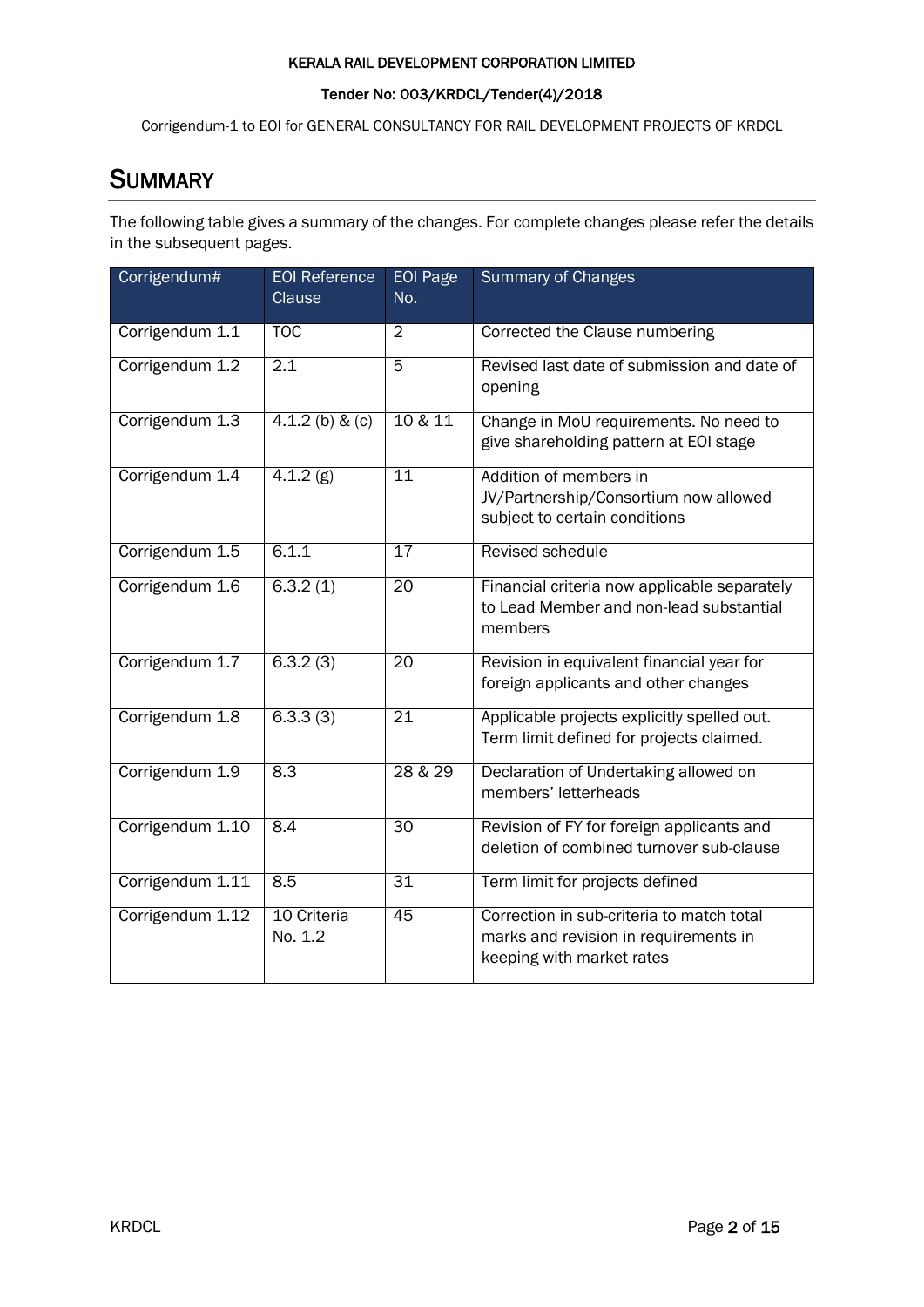EOI - GENERAL CONSULTANCY FOR RAIL DEVELOPMENT PROJECTS OF KRDCL

## <span id="page-2-0"></span>CORRIGENDUM 1.1

Table of Contents Section 2 is to be read as:

| 2.1 |  |
|-----|--|
|     |  |
| 2.2 |  |
| 2.3 |  |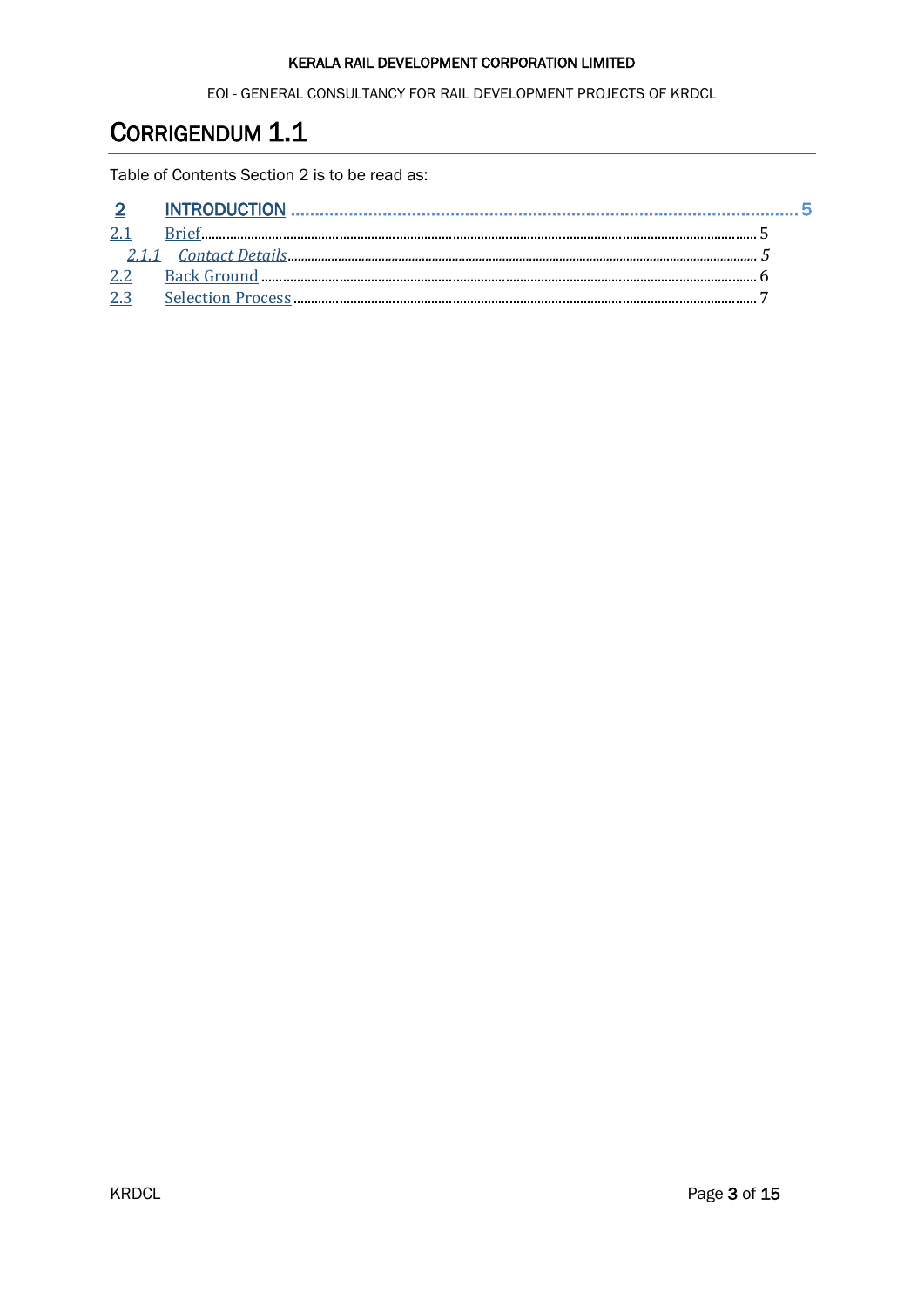EOI - GENERAL CONSULTANCY FOR RAIL DEVELOPMENT PROJECTS OF KRDCL

## <span id="page-3-0"></span>CORRIGENDUM 1.2

Clause 2.1 is to be read as:

| Name of the Project                                                      | <b>General Consultancy Services for Rail Development</b><br>Projects of KRDCL                                                                                                        |
|--------------------------------------------------------------------------|--------------------------------------------------------------------------------------------------------------------------------------------------------------------------------------|
| <b>Owner of the Project</b>                                              | Kerala Rail Development Corporation Limited<br>(KRDCL), "The Retreat", TC-26/954, PMG-Pattom<br>Road, Pattom Palace PO, Thiruvananthapuram<br>Kerala - 695 004<br>krdclgok@gmail.com |
| <b>Project Execution Agency</b>                                          | <b>KRDCL</b>                                                                                                                                                                         |
| <b>Project Area</b>                                                      | State of Kerala and part of neighbouring states with<br>base at Trivandrum                                                                                                           |
| <b>Project Funding Agency</b>                                            | Government of India and Government of Kerala                                                                                                                                         |
| <b>Approximate Cost</b>                                                  | ₹30 crore                                                                                                                                                                            |
| <b>Project Tenure</b>                                                    | 3 years                                                                                                                                                                              |
| Last Date of Submission of<br><b>EOI</b>                                 | 15 <sup>th</sup> March 2018 at 15.00 hrs                                                                                                                                             |
| Date of Opening                                                          | 19th March 2018 at 15.00 hrs                                                                                                                                                         |
| <b>Processing Fee/Tender</b><br><b>Document Fee (non-</b><br>refundable) | ₹40,000.00 + 18%(GST) = ₹47,200.00                                                                                                                                                   |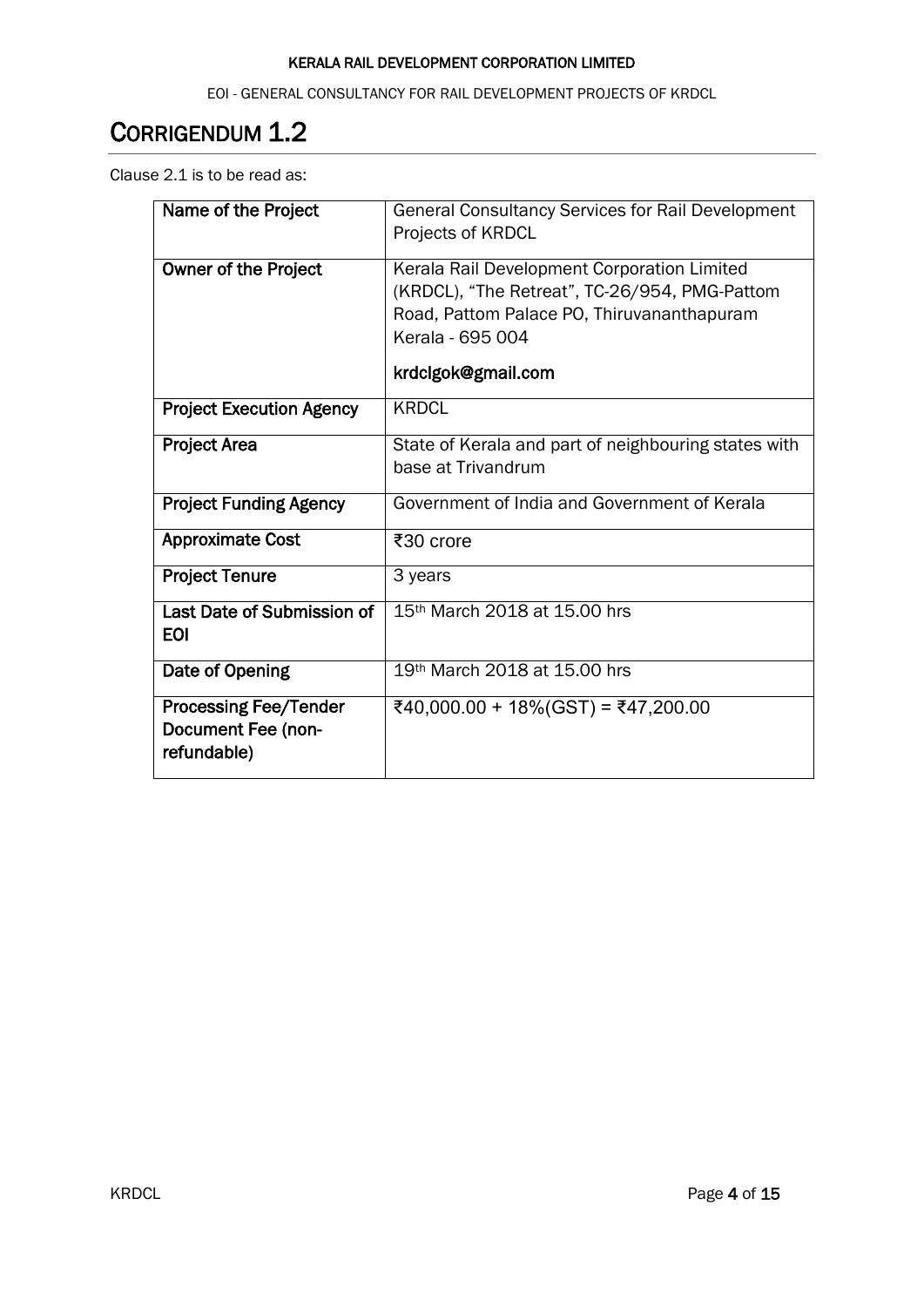EOI - GENERAL CONSULTANCY FOR RAIL DEVELOPMENT PROJECTS OF KRDCL

## <span id="page-4-0"></span>CORRIGENDUM 1.3

Clause 4.1.2 (b) and (c) are to be read as:

- (b) A Memorandum of Understanding needs to be submitted in case of applications as a Partnership/JV/Consortium. In the MoU, the Lead Member should be clearly identified and others members should be named. The MoU should explicitly state that:
	- − The Lead Member shall have a majority share in the Partnership/JV/Consortium with reference to the price to be quoted at the RFP stage.
	- − No member shall have less than 10% share in the Partnership/JV/Consortium with reference to the price to be quoted at the RFP stage.
- (c) The number of substantial Partnership/JV/Consortium partners shall not be more than 4 (partners having less than 10% in share, calculated as above, will be termed as non-substantial member and will not be considered for evaluation which means that their financial soundness and work experience shall not be considered for evaluation of the application).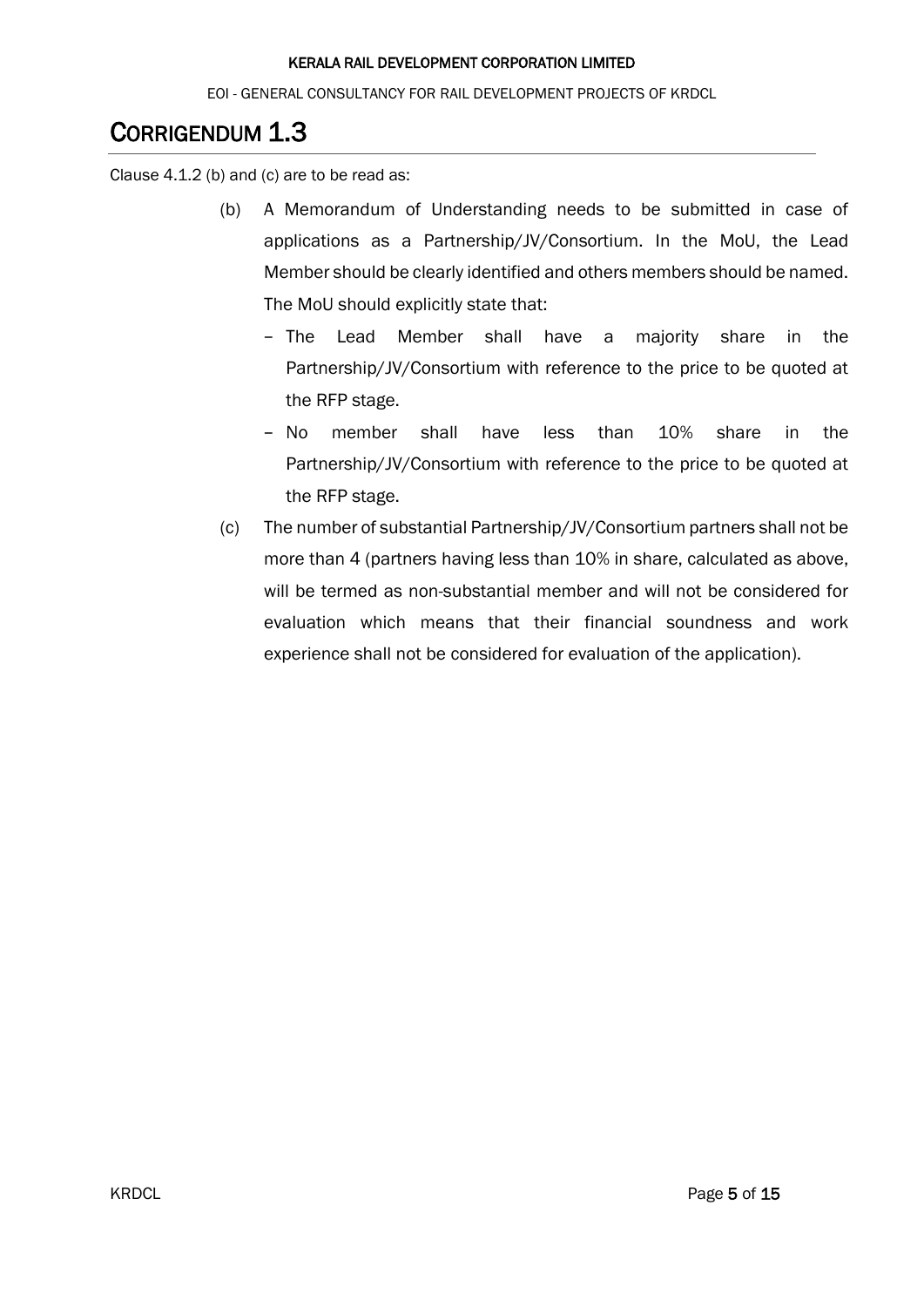EOI - GENERAL CONSULTANCY FOR RAIL DEVELOPMENT PROJECTS OF KRDCL

## <span id="page-5-0"></span>CORRIGENDUM 1.4

Clause 4.1.2 (g) is to be read as:

- (g) During RFP stage, members may be added (not deleted) to the Partnership/JV/Consortium, if shortlisted, provided,
	- − Lead member does not change and continues to have a majority share;
	- − None of the members' share goes below 10%;
	- − Total number of members in the consortium do not go above 4;
	- − The new members qualify the financial criteria as per Clause 6.3.2;
	- − The new members should be eligible to participate as per conditions of this EOI; and
	- − The new members agree and submit undertakings as required by KRDCL to meet the requirements of this EOI.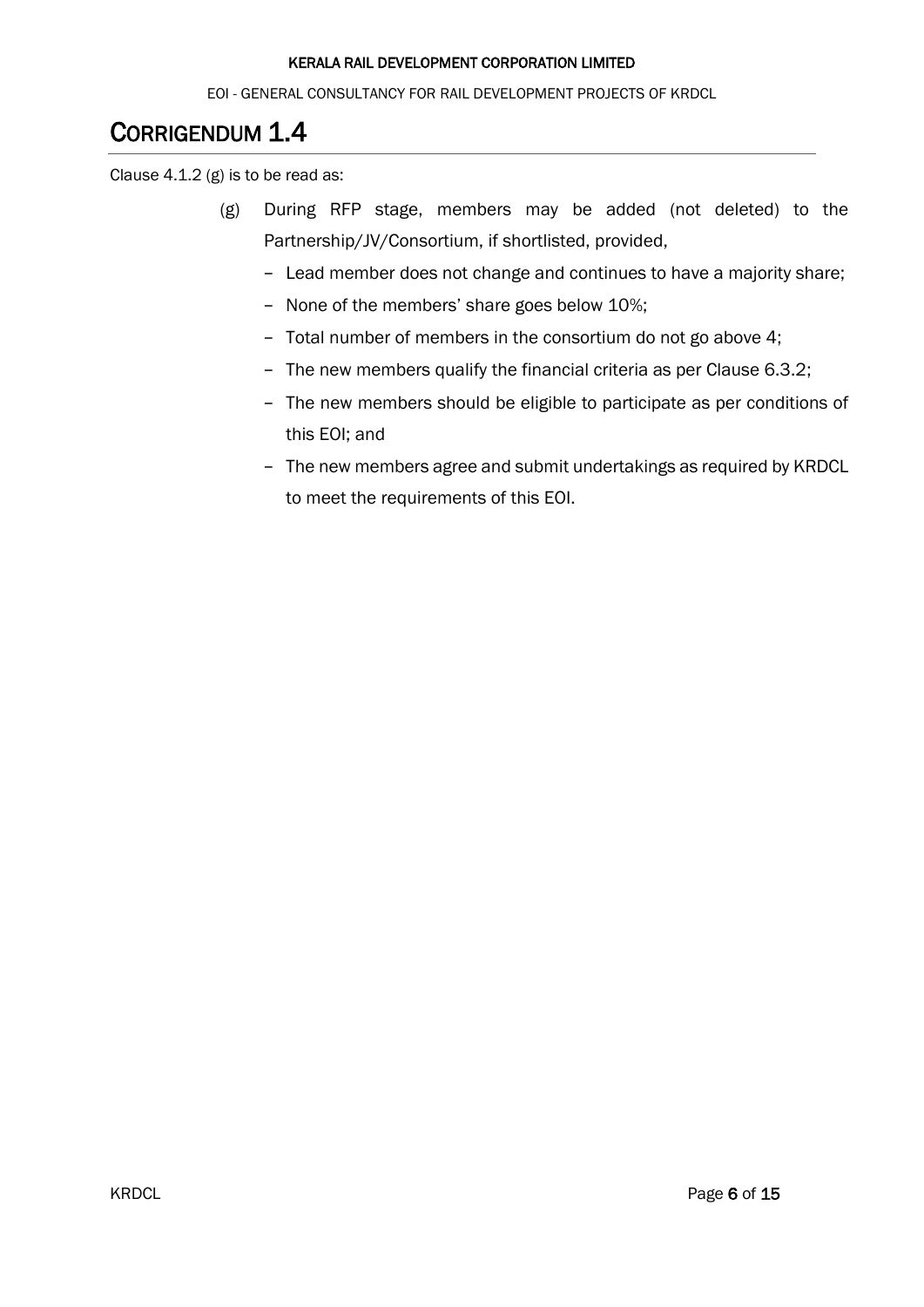EOI - GENERAL CONSULTANCY FOR RAIL DEVELOPMENT PROJECTS OF KRDCL

## <span id="page-6-0"></span>CORRIGENDUM 1.5

Clause 6.1.1 is to be read as:

6.1.1 Schedule

| <b>Publishing EOI Document</b>                        | 1 <sup>st</sup> February 2018                  |  |  |
|-------------------------------------------------------|------------------------------------------------|--|--|
| Last date for submission of $1st$ batch of<br>Queries | 15th February 2018                             |  |  |
| Pre EOI conference & response to<br>Queries           | 17th February 2018                             |  |  |
| Last Date of submission of final queries              | 3rd March 2018                                 |  |  |
| Last Date for EOI document download                   | 14 <sup>th</sup> March 2018                    |  |  |
| Last Date & Time of Submission of EOI                 | 15 <sup>th</sup> March 2018 at 15.00 hrs (IST) |  |  |
| Date of Opening of EOI                                | 19th March 2018 at 15.00 hrs (IST)             |  |  |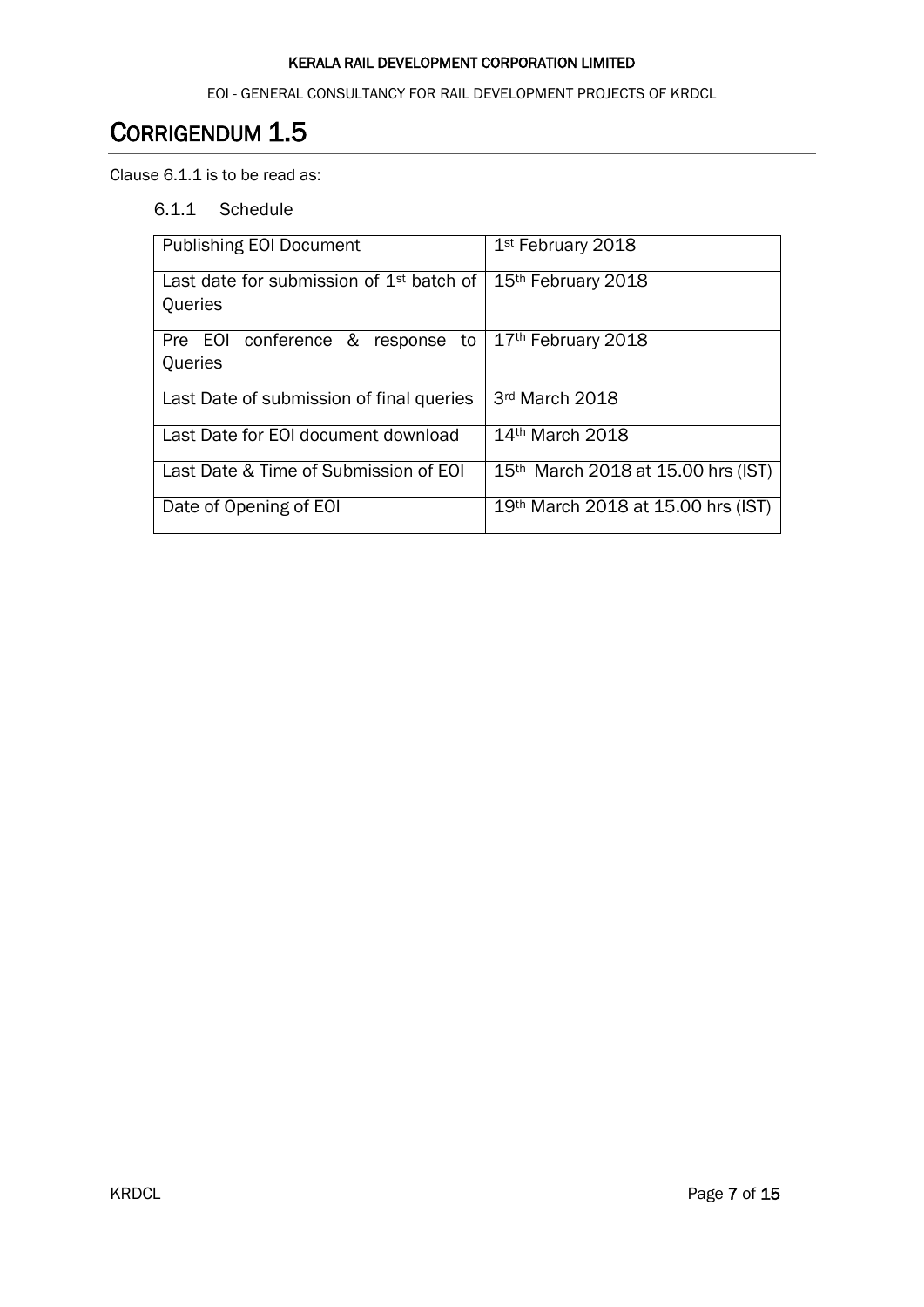EOI - GENERAL CONSULTANCY FOR RAIL DEVELOPMENT PROJECTS OF KRDCL

## <span id="page-7-0"></span>CORRIGENDUM 1.6

Clause  $6.3.2$  (1) is to be read as:

1. The sole Applicant or the Lead Member in case of a JV/Partnership/Consortium must have a minimum average annual turnover of at least ₹10 crore (₹100 million) during the last 3 financial years excluding the current financial year. Additionally, in case of JV/Partnership/Consortium, each non-lead substantial member must have a minimum average annual turnover of at least ₹2.5 crore (₹25 million) during the last 3 financial years excluding the current financial year.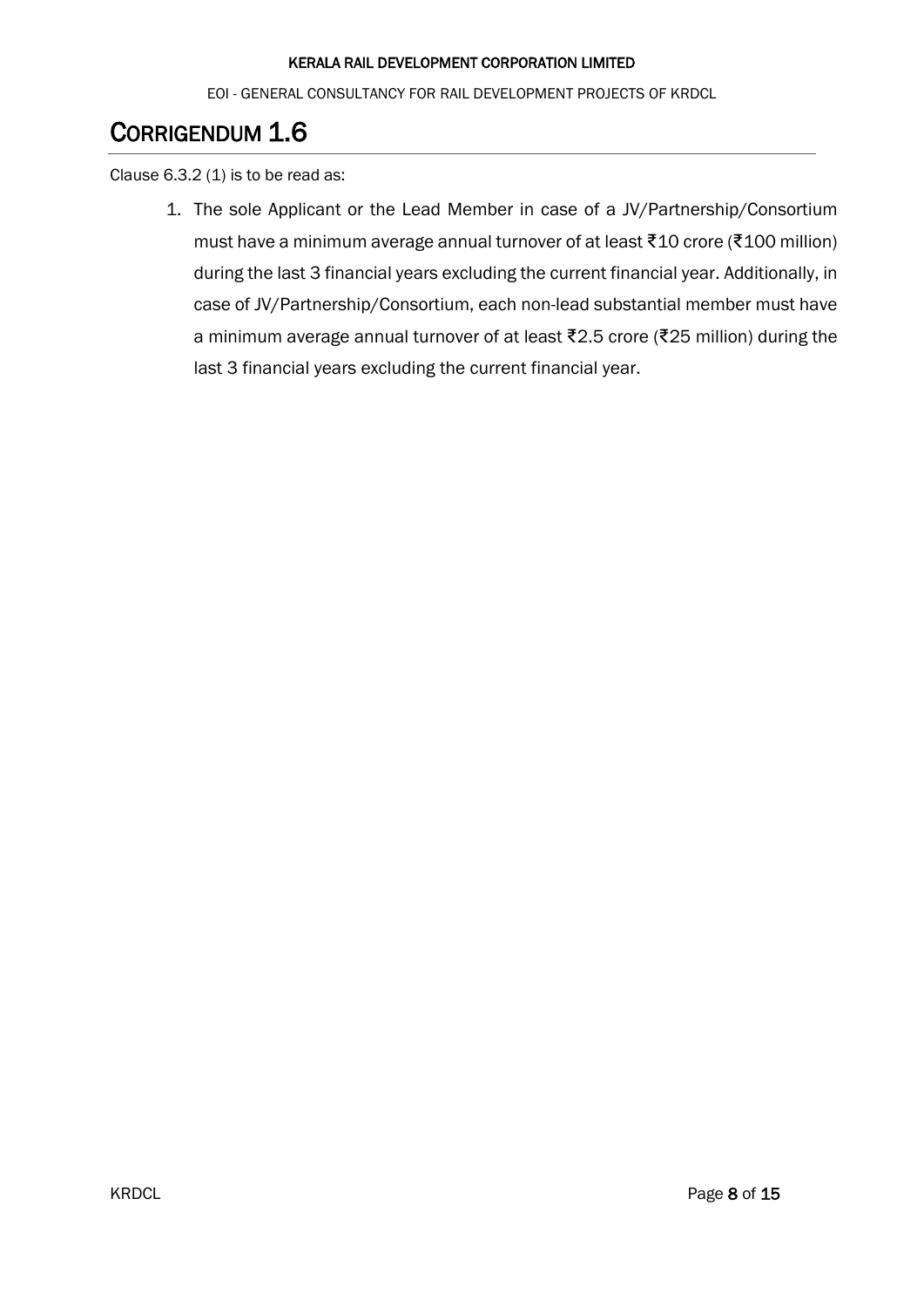EOI - GENERAL CONSULTANCY FOR RAIL DEVELOPMENT PROJECTS OF KRDCL

## <span id="page-8-0"></span>CORRIGENDUM 1.7

Clause 6.3.2 (3) is to be read as:

3. For foreign Applicants a different financial year, as per their norms, is admissible. In such cases FY2014 will be equivalent to FY2014-15 and so on.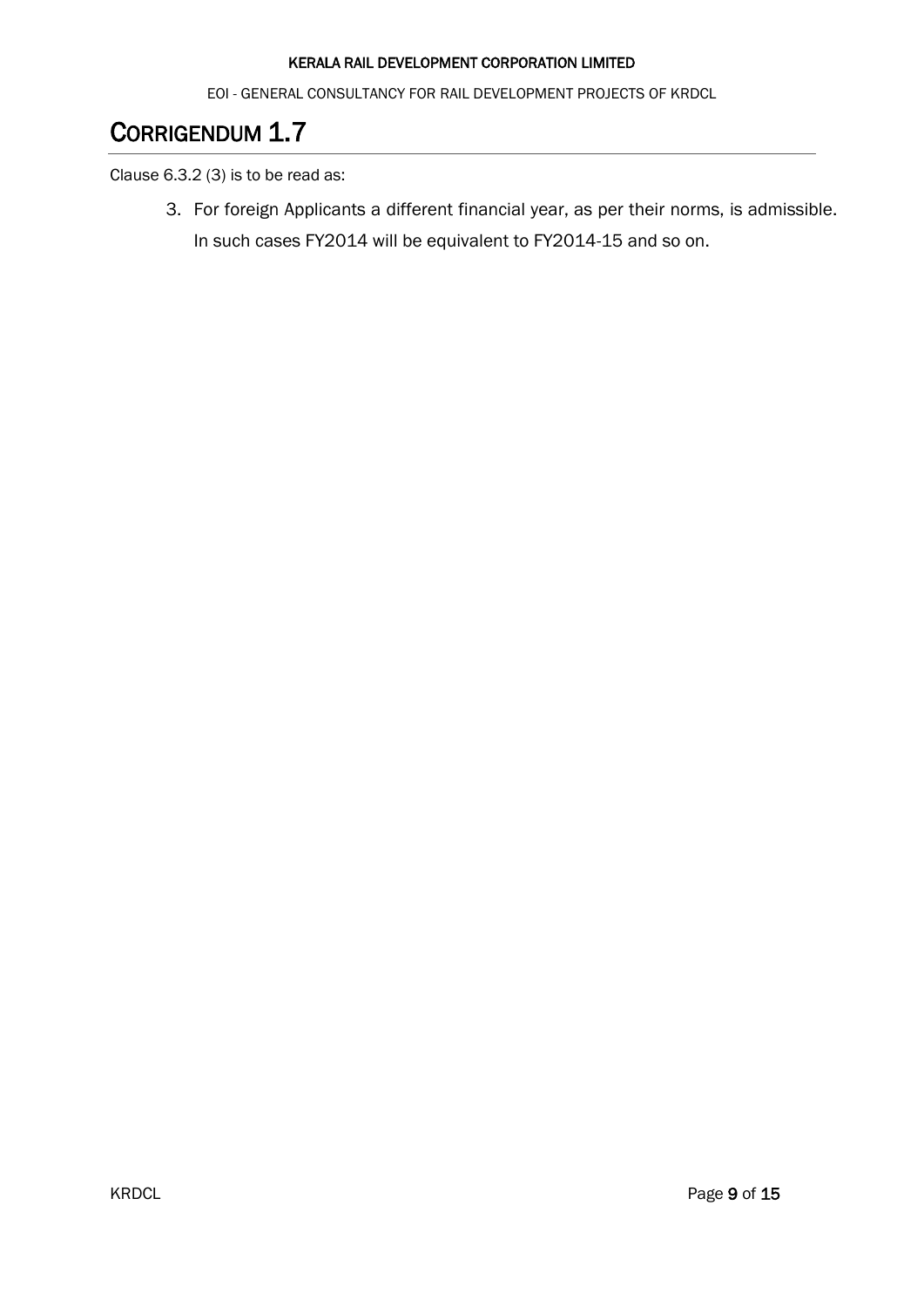EOI - GENERAL CONSULTANCY FOR RAIL DEVELOPMENT PROJECTS OF KRDCL

## <span id="page-9-0"></span>CORRIGENDUM 1.8

Clause 6.3.3 (3) is to be read as:

3. The Applicants need to submit a Reference Project Sheet as per Section 7 as claim of experience against each criteria. Projects not claimed as per the Reference Project Sheet shall not be counted. Also the projects shall only be evaluated against a criterion if claimed against that criterion. For the sake of clarity, projects that the Applicants feel fulfill multiple criteria need to be claimed separately against all those criteria. The Applicants can claim multiple projects against any criterion. KRDCL shall take all eligible projects into cognisance, however, the projects should reasonably prove the ability of the Applicant to undertake the work as per this EOI. Only the projects that have been substantially completed within the last 10 years ending on the last date of submission of this EOI shall be counted.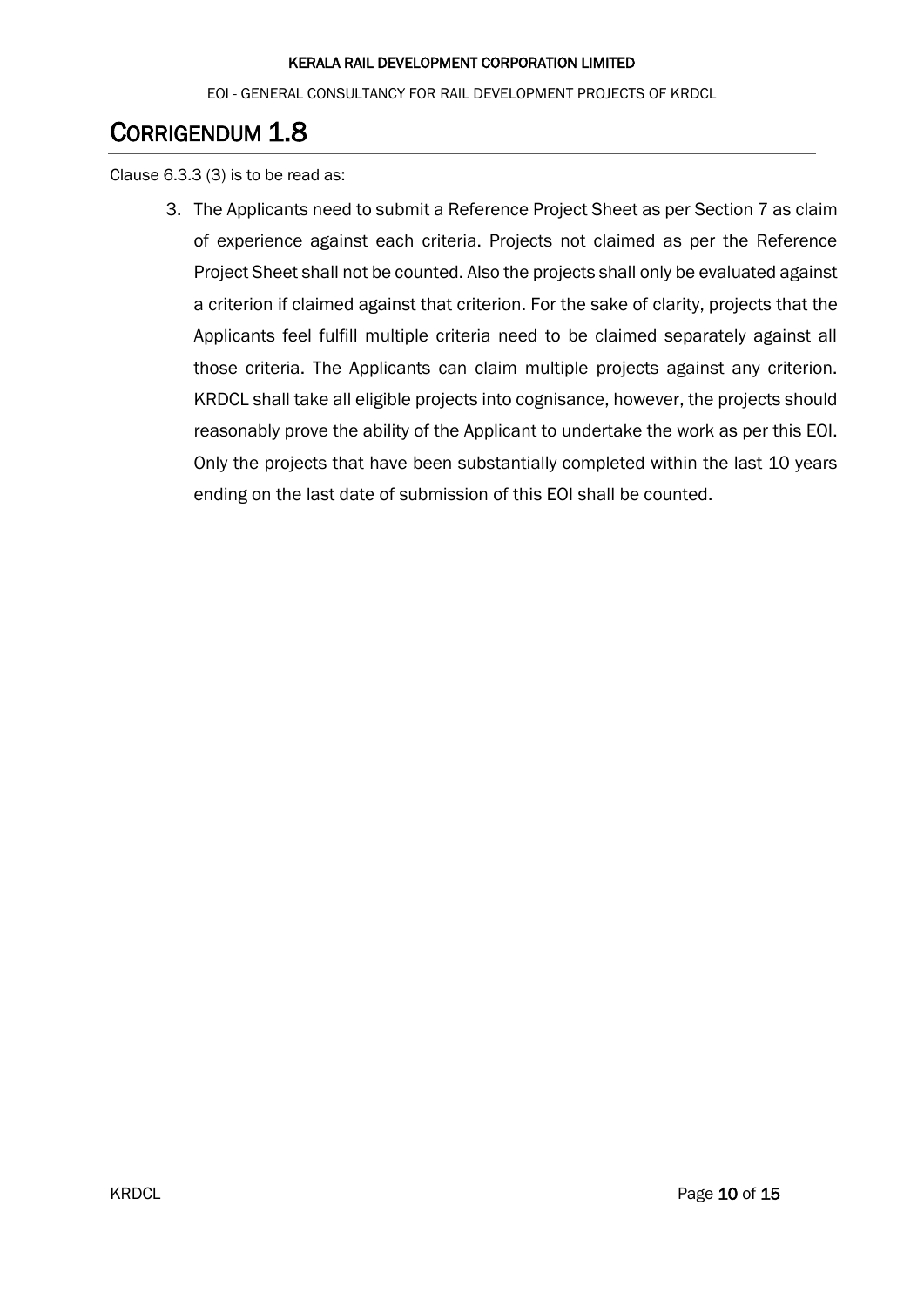EOI - GENERAL CONSULTANCY FOR RAIL DEVELOPMENT PROJECTS OF KRDCL

## <span id="page-10-0"></span>CORRIGENDUM 1.9

Clause 8.3 is to be read as:

[On the Letter head of the Applicant (in case of single company) or Lead Member or separately for each member (in case of a Partnership/JV//Consortium]

[Location & Date]

The Managing Director Kerala Rail Development Corporation Ltd The Retreat, PMG - Pattom Road, Pattom Palace Thiruvananthapuram - 695004

Dear Sir,

#### Sub: Declaration of Undertaking – EOI for General Consultancy Services for Rail Development Projects of KRDCL

*Ref: [insert EOI/Tender no. and date]*

We underscore the importance of a free, fair and competitive contracting procedure that precludes abusive practices. In this respect we have neither offered nor granted directly or indirectly any inadmissible advantages to any public servant or other person nor accepted such advantages in connection with our bid, nor will we offer or grant or accept any such incentives or conditions in the present tendering process or, in the event that we are awarded the contract, in the subsequent execution of the contract. We also declare that no conflict of interest exists in the meaning of the kind described herein.

We also underscore the importance of adhering to minimum social standards (core labour standards) in the implementation of the project. We undertake to comply with the core labour standards ratified by India.

We will inform our staff of their respective obligations and of their obligation to fulfil this declaration of undertaking and to obey the laws of India.

We also declare that our company/all members of the consortium has/have not been included in the list of sanctions of the United Nations, nor of the Government of India nor Government of Kerala and affirm that our company/all members of the consortium will immediately inform the Client if this situation occurs at a later stage. We acknowledge that, in the event that our company (or a member of the consortium) is added to a list of sanctions that is legally binding on the Client the Client shall be entitled to exclude us/the consortium or, if the contract is awarded to our company/the consortium, to immediately cancel such contract if the statements made in the Declaration of Undertaking were objectively false or the reason for exclusion from the tender procedure occurs after the Declaration of Undertaking has been issued without incurring any liability on itself.

Yours sincerely,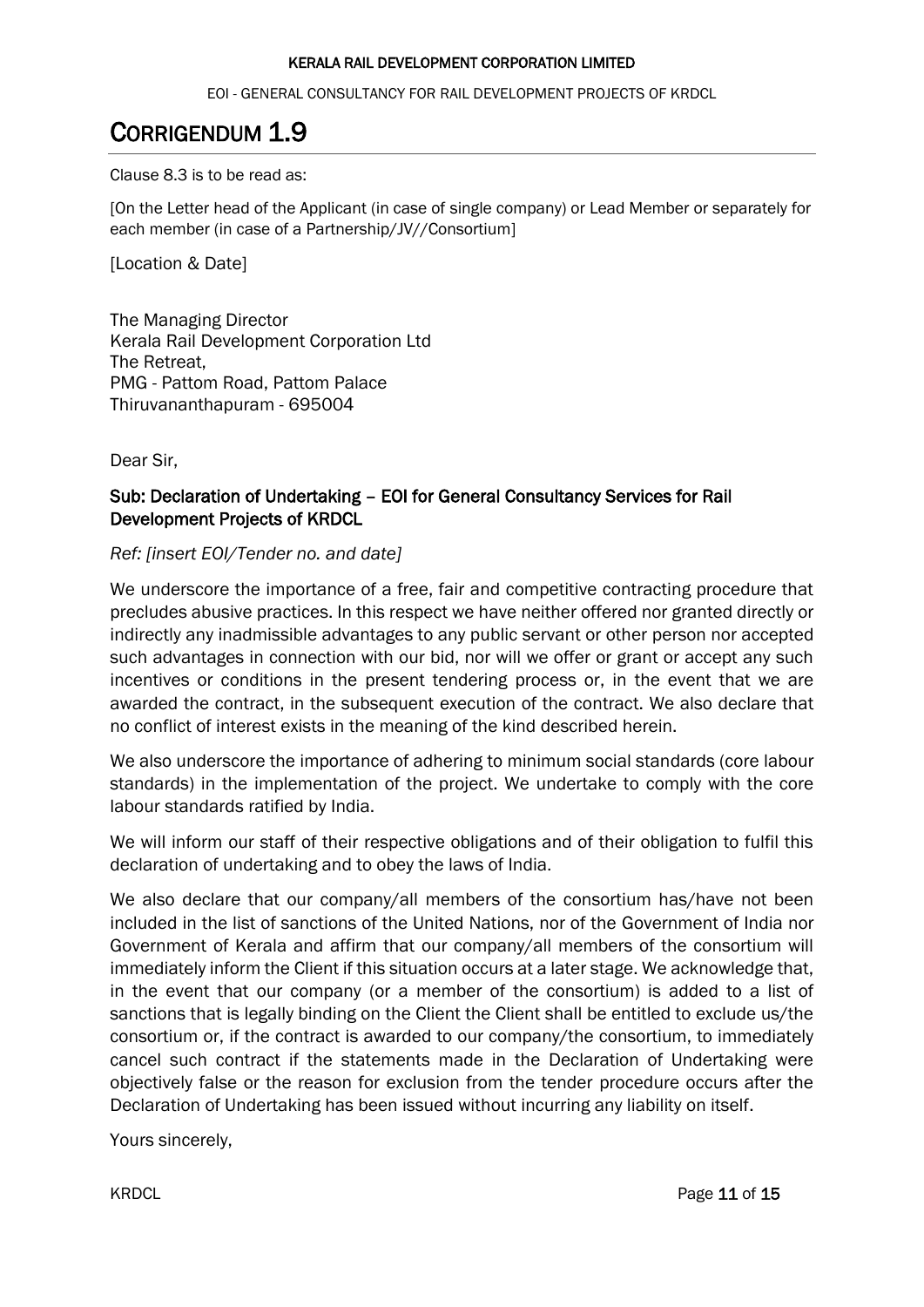EOI - GENERAL CONSULTANCY FOR RAIL DEVELOPMENT PROJECTS OF KRDCL

Authorized Signature [In full and initials]:

Name and Title of Signatory:

Name of Firm:

Address: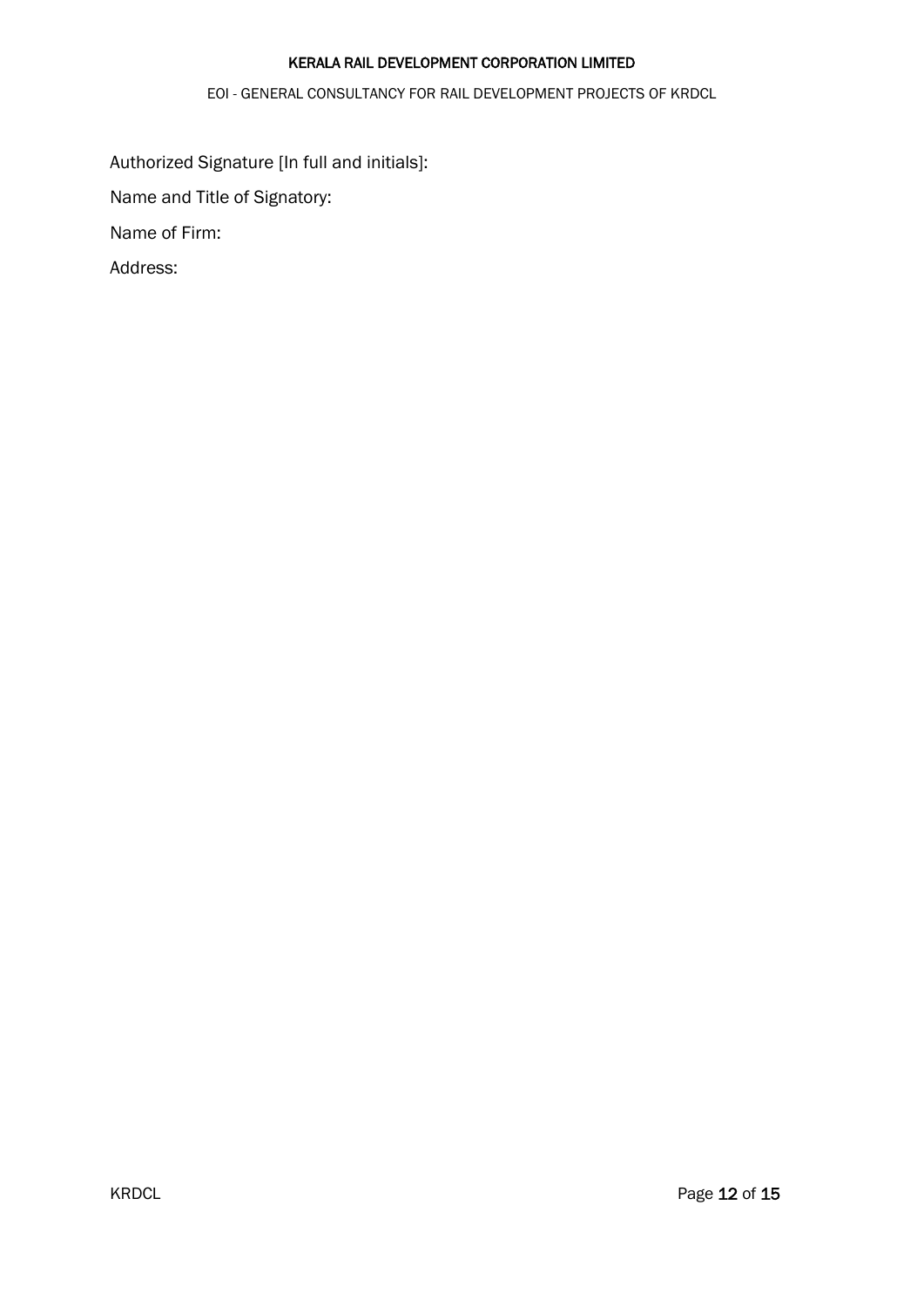EOI - GENERAL CONSULTANCY FOR RAIL DEVELOPMENT PROJECTS OF KRDCL

## <span id="page-12-0"></span>CORRIGENDUM 1.10

Clause 8.4 is to be read as:

Summary of financial have to be submitted by the Applicants duly signed by the authorised signatory. The data has to be backed by submitting audited accounts.

|                                                             | FY2014-15 | FY2015-16 | FY2016-17 |
|-------------------------------------------------------------|-----------|-----------|-----------|
| Annual Turnover in<br>INR/[ <i>mentioned</i> ]<br>currency] |           |           |           |

For international applicants with calendar year as financial year:

|                                              | FY2014 | FY2015 | FY2016 |
|----------------------------------------------|--------|--------|--------|
| Annual Turnover in<br>[mention]<br>currency] |        |        |        |

In case of Partnerships/JV/Consortiums, separate sheets to be attached for each member.

Authorized Signatures……………….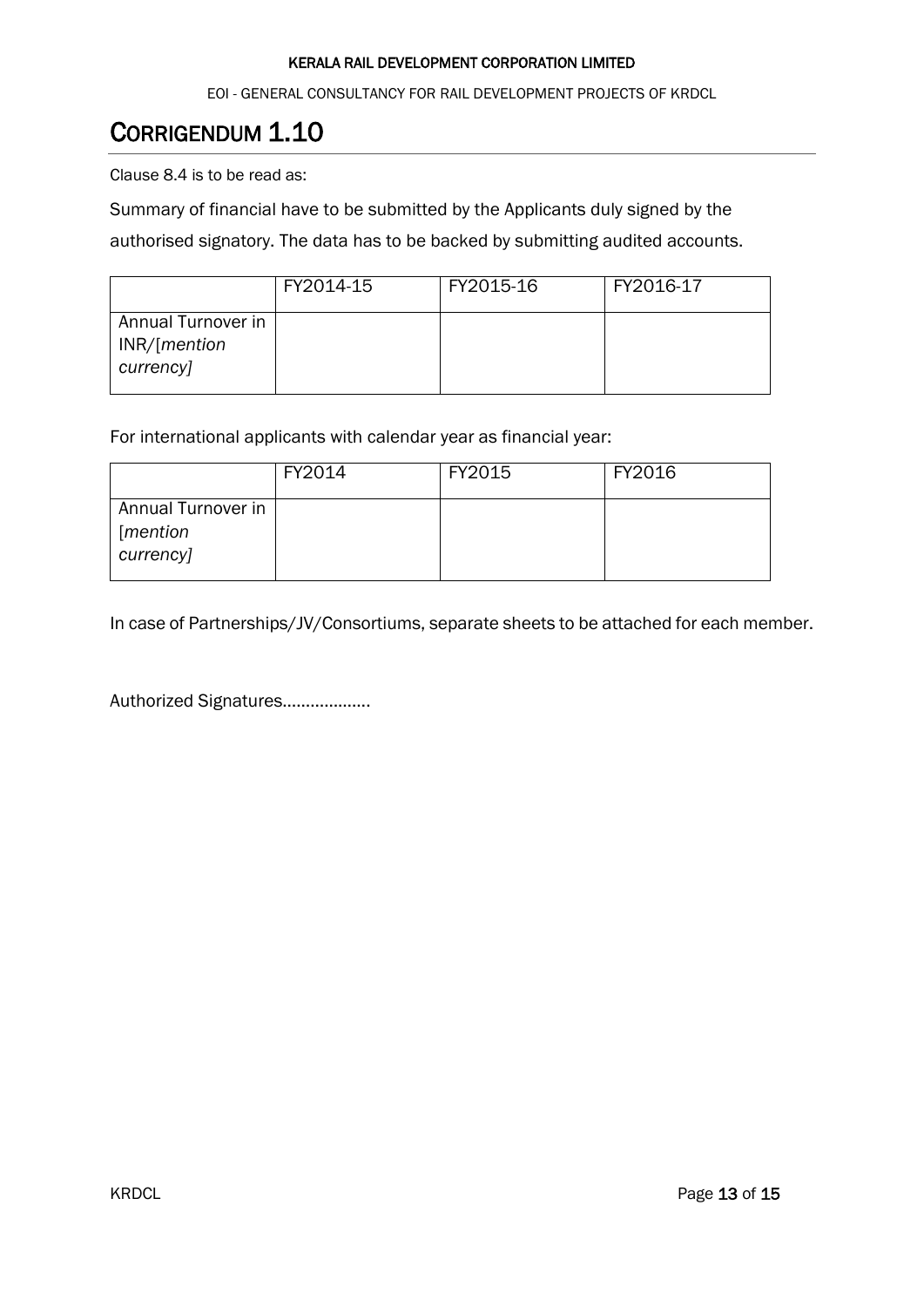EOI - GENERAL CONSULTANCY FOR RAIL DEVELOPMENT PROJECTS OF KRDCL

## <span id="page-13-0"></span>CORRIGENDUM 1.11

Clause 8.5 is to be read as:

Please mention the projects being claimed for technical criteria as per Section 6.3.3 in the following format:

| Applicant's Name:<br>member in case of Partnership/JV/Consortium) |                   |                 |                      | (Separate for each substantial |                 |                                |                                           |
|-------------------------------------------------------------------|-------------------|-----------------|----------------------|--------------------------------|-----------------|--------------------------------|-------------------------------------------|
| S.No.                                                             | <b>Client</b>     | Project<br>Name | Role of<br>Applicant | Scope<br>οf<br><b>Work</b>     | Project<br>Cost | Payment<br>to the<br>Applicant | Reference<br><b>Documents</b><br>page no. |
| For Criterion 1.1                                                 |                   |                 |                      |                                |                 |                                |                                           |
|                                                                   |                   |                 |                      |                                | N/A             | N/A                            |                                           |
|                                                                   | For Criterion 1.2 |                 |                      |                                |                 |                                |                                           |
| For Criterion 1.3                                                 |                   |                 |                      |                                |                 |                                |                                           |
|                                                                   |                   |                 |                      |                                | N/A             |                                |                                           |
| For Criterion 1.4                                                 |                   |                 |                      |                                |                 |                                |                                           |
|                                                                   |                   |                 |                      |                                |                 |                                |                                           |

The claims should be backed by attaching reference documents in the form of Work Orders/Purchase Orders, Contract Agreements, proof of successful completion of work, proof of Payments etc. The documents should be authentic copies of documents duly signed by the Clients or a certified independent agency like a Chartered Accountant etc.

Only the projects that have been substantially completed within the last 10 years ending on the last date of submission of this EOI shall be counted.

Authorized Signatures……………….